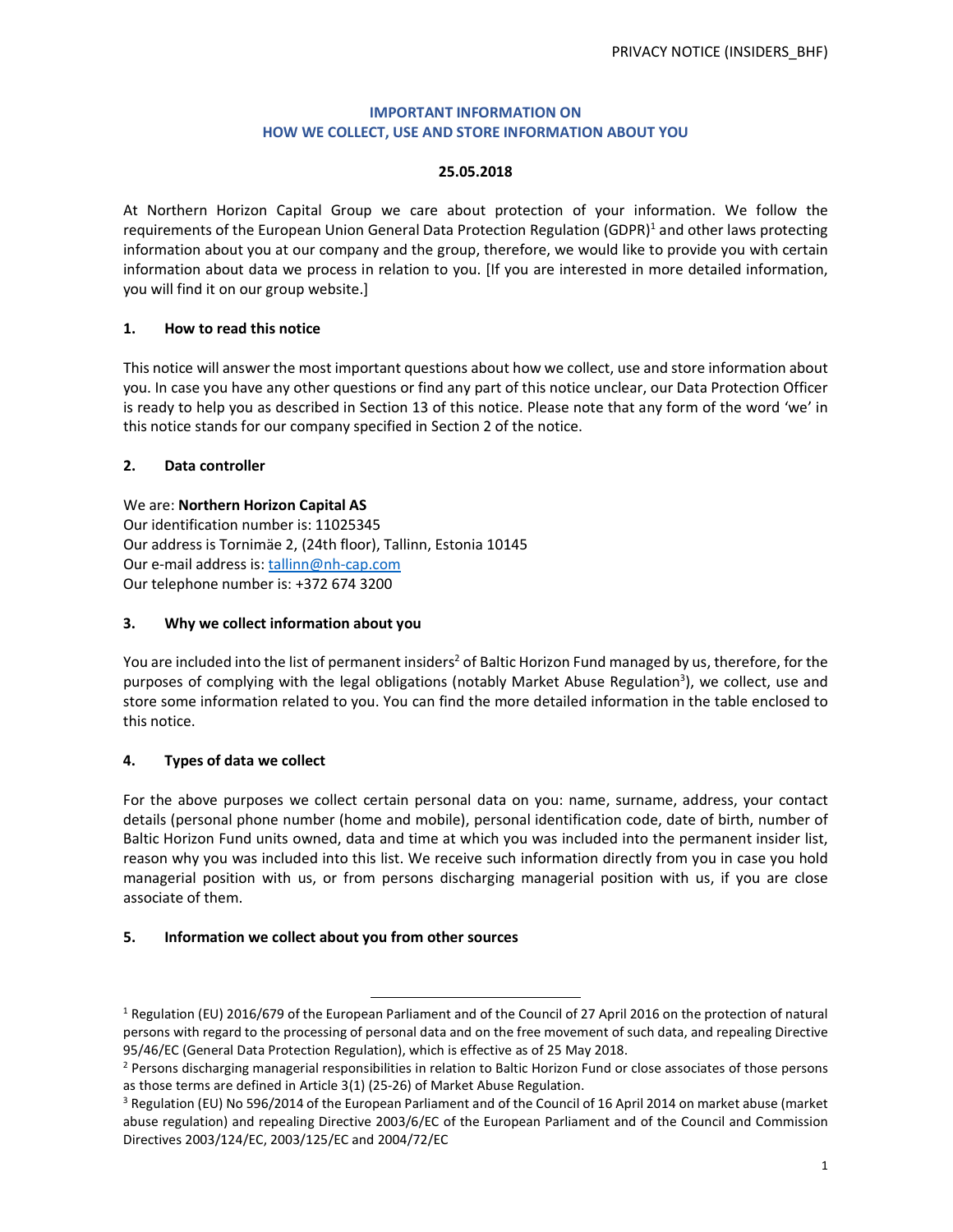Persons discharging managerial position with us provide us information on you, if you are close associate of them.

### **6. Grounds for collecting information**

When processing personal data for the purposes explained in this notice, we rely on requirements of law, in particular Market Abuse Regulation.

In addition to aforementioned legal grounds we also rely on our legitimate interest in maintaining communication with you, also ensuring the possibility to establish, exercise and defend the legal claims, should it be the case. We consider that our legitimate interests comply with the law and the legal rights and freedoms of the persons considered to be insiders of Baltic Horizon Fund.

### **7. Sensitive information**

We do not process any sensitive information on you.

### **8. Automatic decision making or profiling**

Please note that no automatic decision making or profiling is used with us.

#### **9. How do we share information about you**

Please note that only people who need to process your personal data for the purposes mentioned in this notification have the access to your personal data.

We may need to share your personal data with our suppliers or sub-suppliers when they perform services on our behalf, including persons providing compliance services (currently Northern Horizon Capital AIFM OY, Finland), certain fund administration and routine services (currently Northern Horizon Capital UAB, Lithuania), companies supporting and maintaining our IT systems or archiving service providers. We may also need to share your personal data with Estonian Financial Supervisory Authority.

#### **10. Transfers of data outside the European Economic Area 4**

We do not transfer your data outside the EU/EEA.

#### **11. Storage**

Your personal data will be stored for above-specified purposes for as long as you are considered to be insider of Baltic Horizon Fund and ten (10) years after termination of your insider status.

#### **12. Your rights**

In order to assist you in implementing your rights please contact our Data Protection Officer as described below. You have the right to know what information we have about you. You are also entitled to request us to correct incorrect information about you and in some cases you may also request us to delete your information or restrict use or deletion of your information. You can also object to collection, use and storage of your certain information at our company. You also have the right to request us to export your data to you or transfer it to other companies.

If you are dissatisfied with how we process your personal data, you are also entitled to submit a complaint to Estonian Data Protection Inspectorate (*http://www.aki.ee/en/inspectorate)*.

<sup>1</sup> <sup>4</sup>This is all members of the European Union plus Iceland, Lichtenstein and Norway.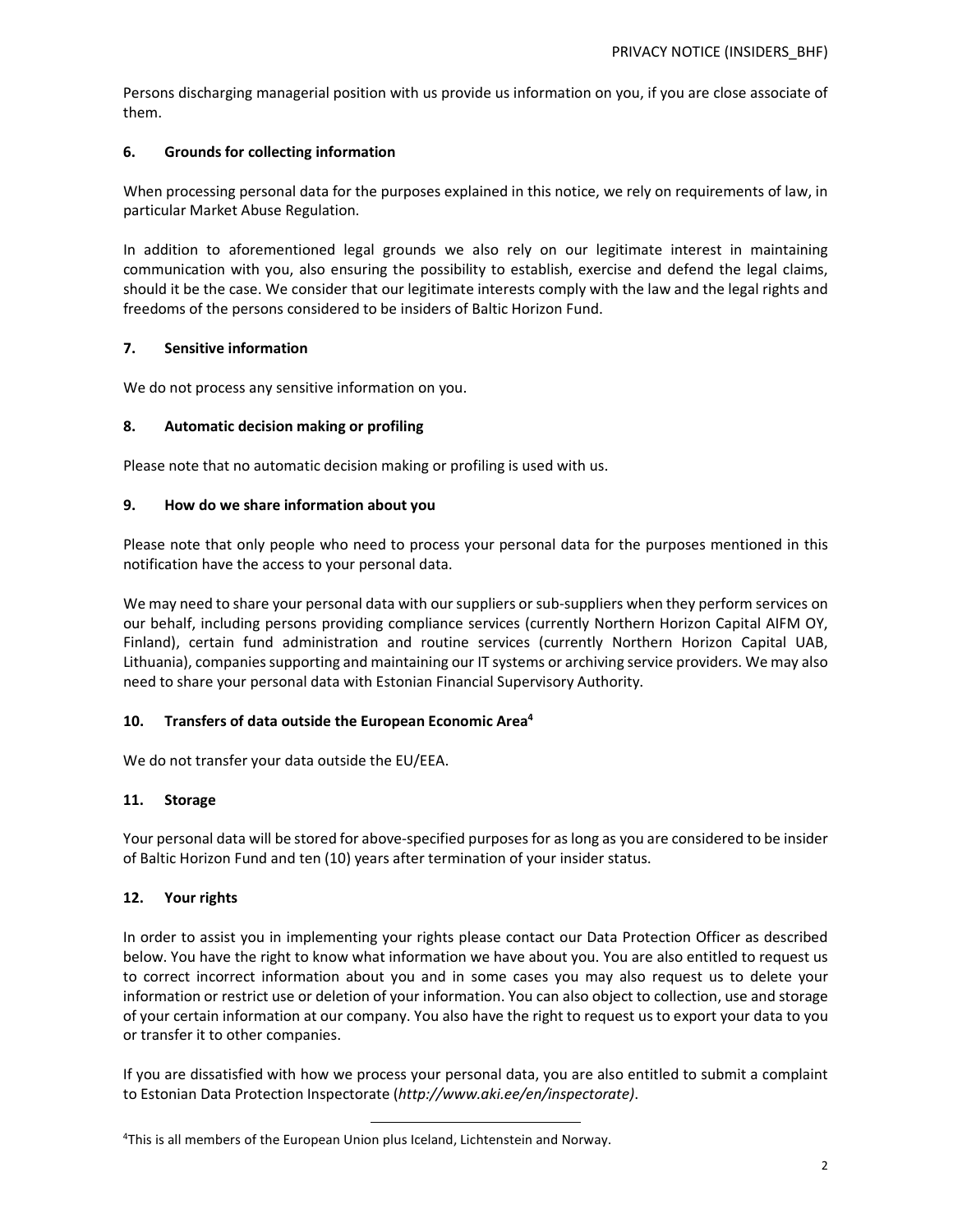### **13. Assistance of Data Protection Officer**

If you have any inquiries or comments regarding how we collect, use and store information about you, Northern Horizon Capital Group has the Data Protection Officer to help you. Please feel free to contact us at dataprotection@nh-cap.com.